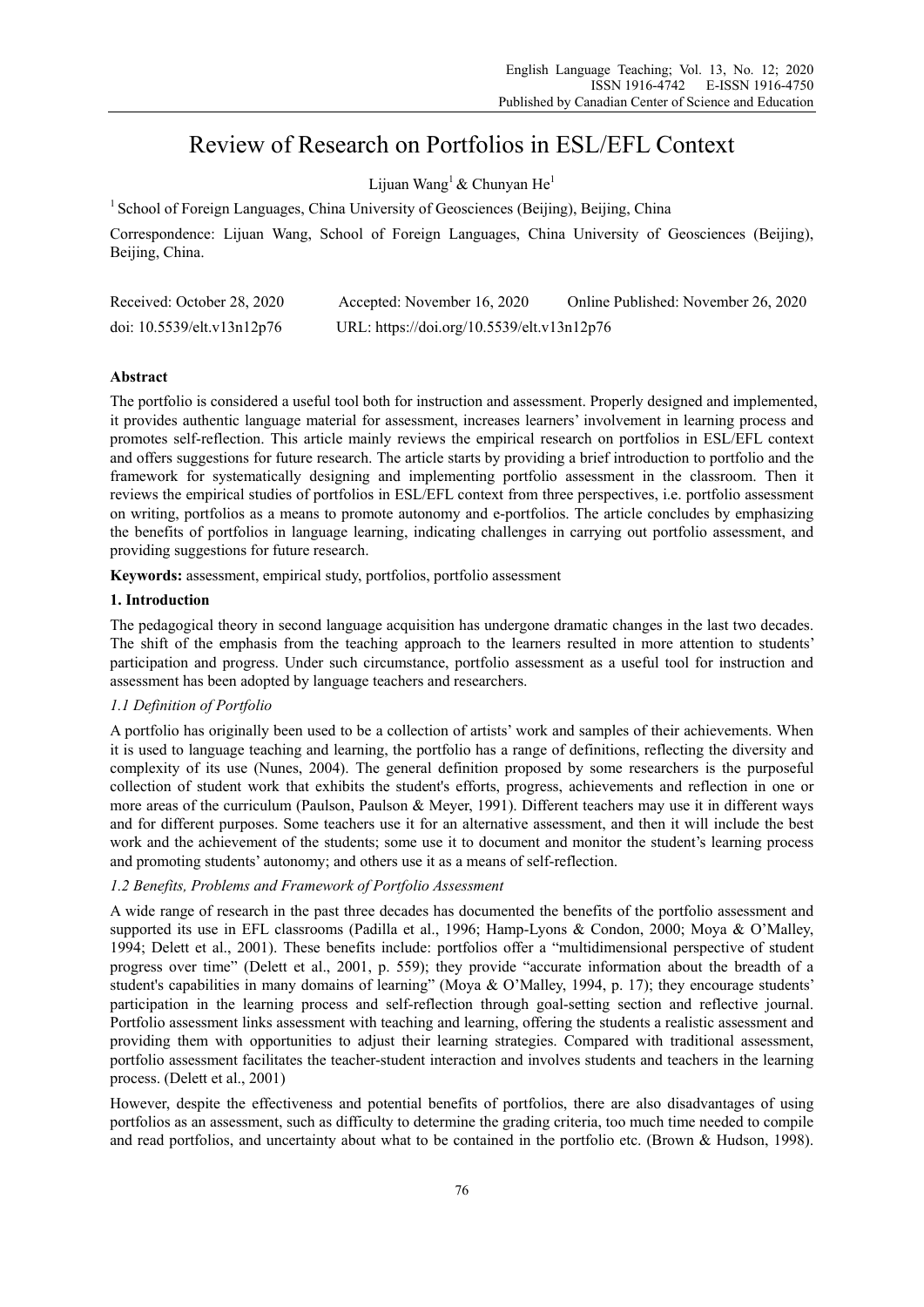Teachers also report difficulties implementing portfolio assessment successfully in their own classroom due to its complexity (Calfee & Perfumo, 1993; Padilla et al., 1996).

Delett et al. (2001) then provides a framework to guide teachers to systematically design and implement portfolio assessment. The framework contains seven steps and can be used in any instructional context (Delett et al., 2001). The seven steps are as follows:

Step 1 plan the assessment purpose

Step 2 determine portfolio outcomes

Step 3 match classroom tasks to outcomes

Step 4 determine organization of the portfolio

Step 5 establish criteria for assessment

Step 6 monitor the portfolio process

Step 7 evaluate the portfolio process.

(Delett et al., 2001, p. 560)

#### **2. Literature Review**

Numerous studies have been done to delve into the function and application of portfolios and portfolio assessment in ESL and EFL context. The body of literature concerning portfolios in ESL/EFL is mainly divided into three categories: assessment on writing, promoting autonomy and e-portfolio. This paper intends to review the research in recent years from these three perspectives.

#### *2.1 Portfolio Assessment on Writing*

Portfolios were originally brought into education circle as an alternative assessment to traditional assessment mode because standardized tests were criticized for the "incompatibility of process learning and product assessment" (Moya & O'Malley, 1994, p. 16). Numerous studies investigated the feasibility of portfolio assessment on ESL writing. In the late 1980s and early 1990s, the timed test, which is usually placed at the end of the course, is considered inconsistent with the whole process of teaching and learning this complex skill (Park, 2004). Traditional test usually requires students to accomplish a composition based on a given topic without time to revise and no freedom to choose topics. Then portfolio assessment as an alternative to traditional assessment emerged. Portfolios contain multiple samples of students' writing which "are produced potentially free from the negative effects of test anxiety and without the typical time constraints of an exam" (Kroll, 1998, p. 231). Thus, portfolio assessment provides a useful evaluation approach through reflecting directly the goal of writing instruction and by integrating instruction with assessment. (Moya & O'Malley, 1994) Three advantages of portfolio assessment on writing have been listed: it provides teachers with more evidence and a broader range of samples for judgment (Hamp-lyons & Condon, 1993); it encourages learners to take ownership of their learning and reflect on the writing process (Murphy, 1994). Composed of several drafts of students' writing and different type of learning, writing portfolios pay attention to the writing process (Murphy, 1994) and are in accordance with process-oriented teaching approach.

Quite a few studies are conducted to investigate the effects of portfolio assessment on writing (Song & August, 2002; Hirvela, 2005; Lam & Lee, 2010; Romova & Andrew, 2011). Lam & Lee (2010) compared the dual functions of portfolio assessment on English writing: formative and summative assessment, in one Hong Kong University, where students were required to submit several drafts of their writing, collecting them in their portfolios and selecting two for summative assessment. The findings indicated that while students displayed positive attitude to formative assessment, they preferred the summative grading because they tended to believe only grade could reflect their written competence. In a quantitative study done by Song  $\&$  August (2002), the researchers compared the performance of two advanced ESL students in the second semester course. One group was assessed by portfolios and writing assessment test (WAT), while the other group was only evaluated by WAT. The portfolio group could move to the next period based on the progress in their portfolios regardless of their WAT scores, while the other group was permitted to advance to the higher-order class only when they passed WAT. Then the author compared the students' passing rate and the subsequent performance in the English course of the two groups. She found that because the number of ESL learners evaluated by portfolio assessment, who proved successful in the later English course, was twice as many as the students who passed writing assessment test, portfolio assessment seemed to be a more appropriate assessment approach to writing. Romova & Andrew (2011) examined the role of portfolios as a tool to promote academic writing in a tertiary institution in New Zealand. 41 cross-cultural students were included in the study and qualitative data were collected through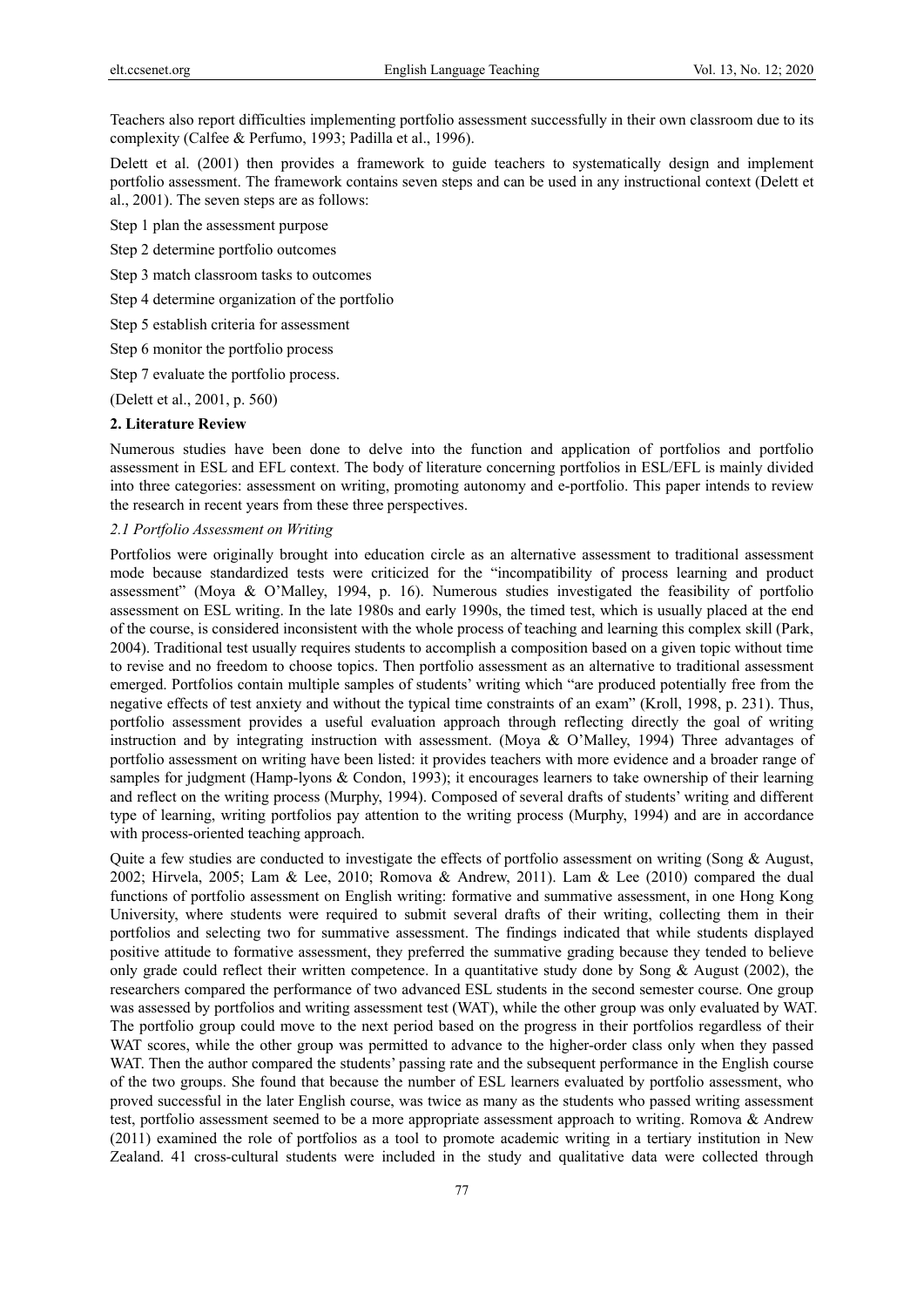questionnaire and students' reflection. The findings supported the idea that portfolio assessment through multi drafting turned out to be an effective assessment tool. Multi-drafting process enabled students to acquire both academic literacy (referencing, summarizing, paragraph and text structuring, paraphrasing) and process-oriented writing strategies (prewriting, outlining, drafting, redrafting and proofreading). The reflection also encouraged students to develop critical thinking, and acquisition of academic language.

The perceptions of ESL writers have also been studied to show students' attitude towards portfolio assessment on writing (Aydin, 2010; Hirvela, 2005). The study of Aydin (2010) investigated the perceptions of 204 college students about portfolio keeping. It demonstrated that although portfolio keeping in EFL writing was beneficial to the improvement of vocabulary and grammar knowledge, reading and writing skills, and organizational ability, learners also thought "it is tiring, boring and takes too much time, and they have difficulty in pre-writing task, feedback and rewriting process" (Aydin, 2010, p. 199). Besides, the perceptions of students did not reveal any effects of portfolios on motivation and learning autonomy, which is contrary to previous hypothesis. The study of Hirvela (2005) examined two case studies, investigating ESL students' perceptions about two different portfolio models: the selected portfolios (students select the samples of their writing) and comprehensive portfolios (students include any assignments they have written). Portfolios used in this study were implemented in an ESL classroom setting, and they were learning-directed that focused more on pedagogic purpose than assessment portfolio orientation. The findings revealed that one student preferred selected portfolios, while the other liked comprehensive portfolios. Although the two students involved in this study did not display negative attitude to the implementation of portfolios (esp. comprehensive portfolios), they did not show too much enthusiasm and did not have meaningful reflection as expected. Hirvela argued that the portfolio implementation turned out to be a failure because the instructors failed to create a "portfolio culture" to help the students fully understand what pedagogic meaning the instructors intend to achieve by using portfolio assessment and also failed to engage the students more actively in the reflection. She suggested that instructors should maintain lasting focus on and commitment to portfolios in order to successfully implement portfolio assessment in the ESL classroom.

Bader et al. (2019) investigated the students' perceptions of formative feedback as part of portfolio assessment in Norway. From the 128 reflection notes written by student teachers of English, they found that students attached great importance to teacher feedback and considered it significant, while students thought the peer feedback lack constructive criticism. This study may draw our attention to the role of self-assessment and peer assessment, which were believed to be distinctive features of portfolio assessment.

From the review of studies on the portfolio assessment of writing, it can be concluded that most of the studies are qualitative, which are mainly based on questionnaire, interview or reflective journal. Most studies agree that portfolio assessment is an effective assessment tool and is conducive to the improvement of writing skills. However, issues such as the criteria of grading and incompatibility of students' perception still remain.

### *2.2 Portfolios as a Means to Promote Autonomous Learning*

Autonomy is defined as the ability of taking responsibility for one's learning (Benson, 2001). The recent shift from teacher-centered to student-centered learning reinforces the importance of autonomous learning. One of the functions of the portfolio is to empower the students to focus on the process of learning, and to increase the students' participation and involvement in the learning process by teaching the learners to set goals and plan for learning, monitor their learning process and reflect on the process. These actions are called metacognitive strategies, the essential component of autonomous learning. Some researchers view the function of portfolios from the perspective of improving autonomous or self-regulated learning. (Moeller, et al., 2012; Ziegler, 2014; Lo, 2010; Gonzalez, 2009; Nunes, 2004; Yang, 2003).

There are two prevailing portfolios that are implemented in second and foreign language learning all over the world: European Language Portfolio and Lingofolio in America. Both of them contain similar parts, such as language passport (the assessment of students' proficiency), language biography (set language targets, monitor progress, and reflect on learning experience), dossier (a selection of work that represents learners' proficiency). They were introduced to ESL/EFL classroom about one decade ago. Recently, some researchers attempted to examine their role in promoting self-regulated learning.

Moeller et al. (2012) conducted a 5-year longitudinal quantitative study in Spanish language classroom of high school. LinguaFolio was introduced to 1273 students with the purpose of investigating the relationship of goal setting and student achievement. Goal setting is considered an important strategy in promoting learner autonomy (Moeller et al., 2012). Just as mentioned above, linguaFolio is a kind of portfolio that mainly intends to enhance students' autonomy through students' self-assessment, goal-setting, and collection of evidence of language attachment. The linguaFolio goal-setting process in this study mainly includes three parts: "setting goals,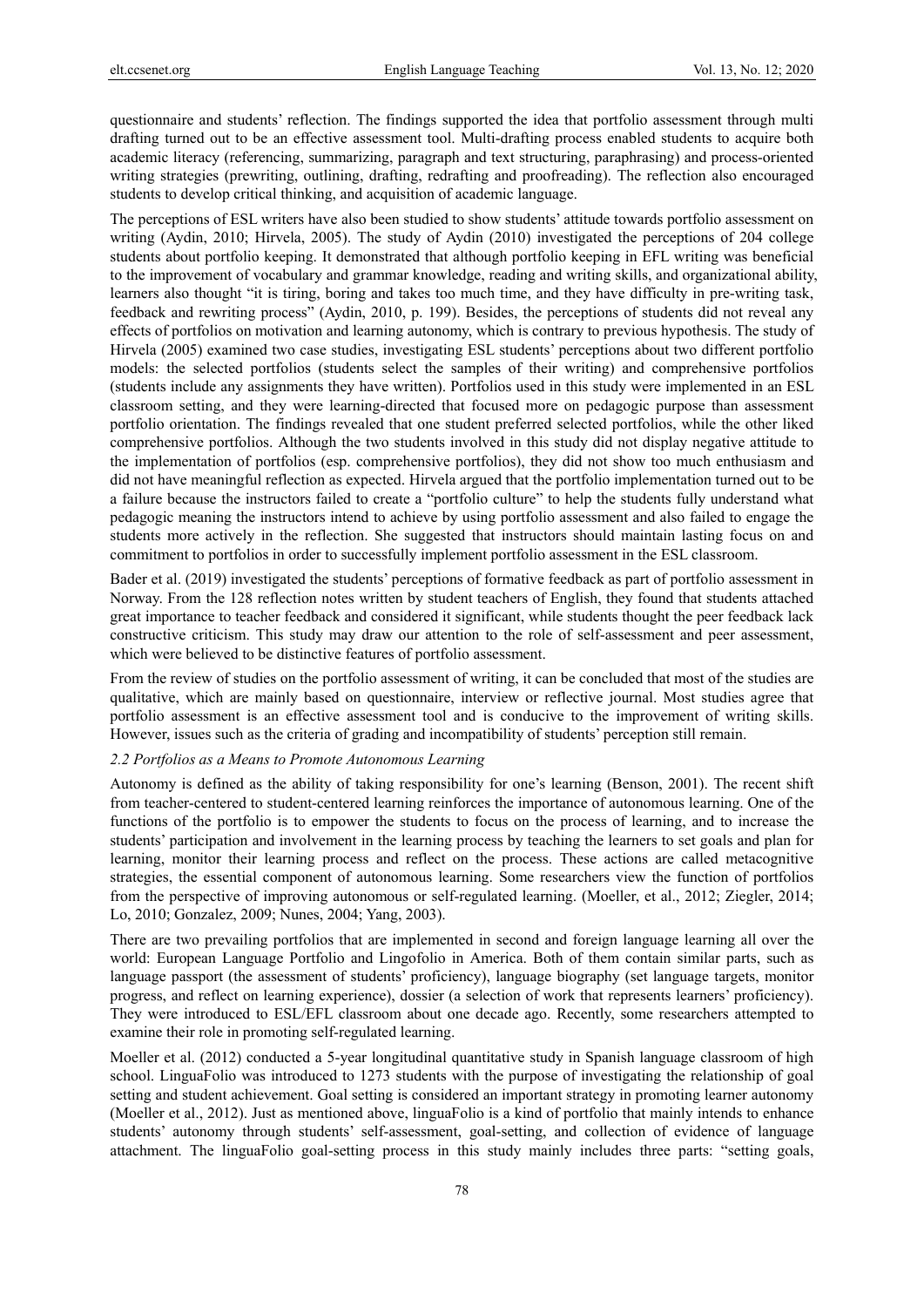establishing an action plan for goal attainment, and reflecting on relative attainment of goals" (p. 158). The findings demonstrated a positive relationship between goal setting process and the language proficiency. That is to say, the more practiced and skilled a learner is at goal setting, the higher language achievement will be made. Ziegler & Moeller (2012) conducted a similar study to investigate the use of LinguaFolio as an innovative intervention and formative assessment to improve self-regulated learning. The study was a quasi-experimental and quantitative one. The findings showed that the increased frequency of the use of linguaFolio led to higher intrinsic motivation, increased task value, and more accurate self-assessment ability.

Two studies were carried out to examine the role of a similar portfolio model in Europe—the European Language Portfolio (Ziegler, 2014; Gonzalez, 2009). ELP is an alternative assessment used in foreign language classes throughout Europe to record language learning based on process-oriented teaching approach. ELP has two functions: "pedagogical function and reporting function "(Gonzalez, 2009, p. 374) According to Kohonen (2007, cited from Gonzalez, 2009, p. 374), the pedagogic function emphasizes the process aspect: helping students to set goals, make plans, reflect and monitor the learning process, and the reporting function is concerned with product aspect: providing a record of language skills. Gonzalez (2009) investigated the use of ELP in two adult language schools in Spain and found that students preferred the pedagogical function to the reporting function. The students also encountered some problems, such as difficulty of self-assessment and the bulkiness of format, to which solutions were provided. The implementation of ELP greatly enhanced students' awareness of autonomous language learning and developed a "metacogitive understanding of language" (Kohonen, 2007, cited from Gonzalez, 2009, p. 381). Students were also convinced of the significance of learning outside of the classroom. In a subsequent research, Ziegler (2014) confirmed the function of ELP in increasing students' capacity for self-regulated learning through the processes of self-assessments of ability, strategy building, goal-setting and self-reflection. Mixed methods were employed and 575 primary students in Germany were recruited as participants. This study provided convincing empirical evidence to support the pedagogic purpose of ELP.

Researchers in Asian countries started to show a growing interest in portfolios and its role of promoting autonomy since the last decade (Yang, 2003; Lo, 2010). They analyzed the possibility of implementing portfolio projects in an Asian context.

In the study of developing reflective portfolios to promote autonomous learning in a course of journalistic English in Taiwan, Lo (2010) have found that through the portfolio students learn to actively engage in multi-domain learning, which are cognitive, affective, social and metacognitive domains, and also develop a holistic approach to language learning. 101 college students participated in the study. The study was described in detail which could help readers have a complete understanding about the whole picture. The students involved in the study had no previous experience of compiling portfolios. During the study the students were required to compile portfolios about English newspapers. The findings also echoed the previous findings that portfolios can lead to the improvement of the awareness of autonomous learning. Problems that have been identified are students are unfamiliar with critical reflective thinking and peer evaluation. Lo then suggested that peer evaluation and instruction in critical thinking should be incorporated into EFL teaching. Yang's (2003) study mainly analyzed the portfolio implementation in strategy-based instruction. The portfolio used in this study contained a variety of material including reading report sheets, weekly listening logs, news story summaries, vocabulary logs, highlighting the process-oriented function of portfolios. Therefore, the purpose of using portfolios in this study was to record the learning process and enhance students' metacogtive strategies. The result revealed that portfolios could promote the use of metacogtive strategies and motivate active learning. However, the students also reported some problems such as "some students fake record"; "it is time-consuming" etc. Moreover, the evidence of improving language proficiency through portfolio implementation was ambiguous.

All These studies reached an unanimous agreement that portfolios could promote autonomous learning or help students develop metacognitive strategies.

## *2.3 E-Portfolio*

With the development of information technology, there is an increasing interest in e-portfolios. Al Kahtani (1999, cited from Cummins & Davesne, 2009, p. 262) defined an electronic portfolio as "a purposeful collection of a student's work that is made available on the World Wide Web or a recordable CD–ROM". The advantages of e-portfolios are listed as being portable, easy to share with peers or teachers, and capable of storing a wide variety of media files (e.g. audio files, video files, movies, photos, text files, PowerPoint) (Cummins & Davesne, 2009). Not constrained by time and place, an e-portfolio makes it easier for teachers and peers to give feedback.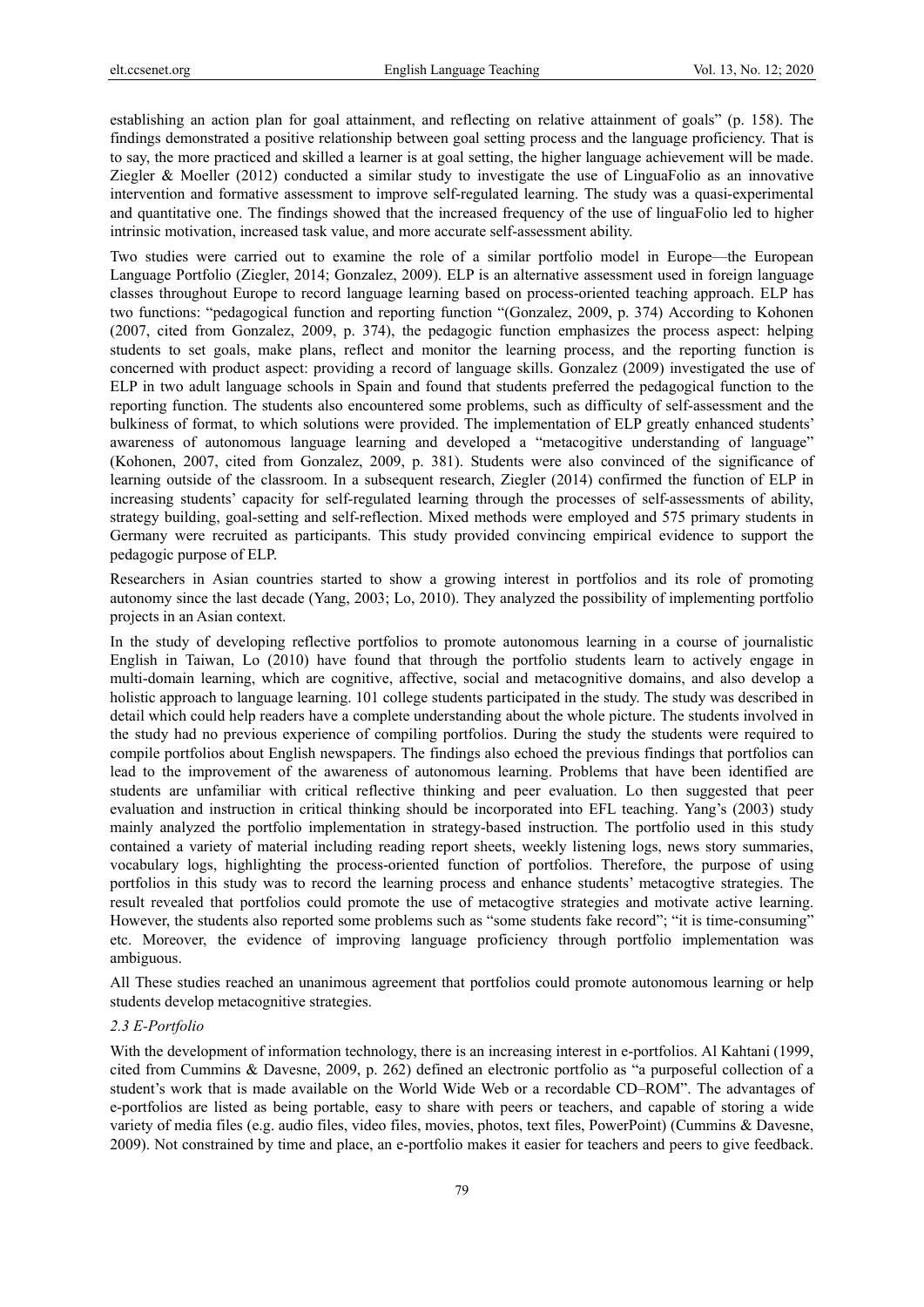Thus, the e-portfolio provides students with such a personal space where they can write, revise their writing, give and receive feedback. (Baturay & Daloğlu, 2010)

Chang et al. (2004) attempted to incorporate e-portfolios into language teaching in Taiwan. The study gave a detailed description of the procedures to implement e-portfolios in a Taiwan junior high school. The students were taught to build webpage which included four components: homepage, recorded speaking, digital Mother's Day card and students' diary. The data collected from the questionnaire indicated that this experiment received overwhelmingly positive reaction from the participants. However, some practical problems related to e-portfolios also arose. For example, language teachers had little knowledge about digital technology; e-portfolio software was not always available for application etc. (Aydin, 2014). Some researchers recommend social network for e-portfolio, such as blog (Huang & Hung, 2010), or Facebook (Aydin, 2014).

Huang & Hung (2010) examined the effects of e-portfolios on EFL oral performance through a study conducted on college students in Taiwan. Although extensive empirical studies have been conducted concerning portfolio assessment, very few studied its effect on oral competence. E-portfolio makes it possible since it enables learners to record their oral assignment and present them on the web. The researchers presented very encouraging findings. 30 college students from two oral English classes were divided into control group and e-portfolio group. The e-portfolio group was supposed to post their audio assignment on blog, while the control group only recorded their speaking in compact disks and handed them to the teacher. The study found that the students who used e-portfolio produced larger quantity of oral production than the control group, and lexicon richness was also greatly improved. However, e-portfolio failed to affect the syntactic complexity. Besides, students exhibited positive attitude towards e-portfolios in that this innovative practice provided students with more language practice, alleviated their anxiety of speaking and enabled them to repeatedly revise and monitor their learning process.

With the popularity and wide use of Facebook in communication, interaction and information exchange in recent years, scholars attempted to incorporate it into ESL. In a study conducted in Philippine, Barrot (2016) explored the impact of Facebook-based e-portfolio on ESL students' writing practices and problems they encountered in implementing such kind of e-portfolio. The subjects involved in the study were required to publish their writing on the class Facebook account in the format of PowerPoint, and they were also encouraged to provide feedback to their classmates' writings. The result revealed that Facebook based e-portfolios had positive impact on ESL students' writing practices, by providing opportunities for students to edit their writing electronically, exhibit their best work, reflect on their work and monitor the writing process. Challenges students encountered were mainly technical problems and embarrassment or anxiety to present their writing to the public. Contrary to the previous study, this study did not find evidence to prove e-portfolios could reduce students' anxiety.

E-portfolios as a novelty attract increasing attention in recent years. The aforementioned three studies agreed on one point: students embrace this innovative practice with enthusiasm, and hence, e-portfolios seem to be even superior to regular portfolios. This may be because e-portfolios accommodate the needs of the new generation brought up in information age, who like to communicate and share stuff with each other in the virtual world.

## **3. Conclusion**

As an innovative and useful tool for instruction and assessment, portfolios offer a holistic picture of the learners' learning process and progress, encourage learners to take full responsibility for their learning and foster learners' autonomy. The empirical evidence has been documented to confirm the benefits of portfolios for serving as formative and summative assessment of writing, promoting students' autonomy by teaching them to set goals, design plans and reflect on the learning process, or developing students' specific language skills. The introduction of European Language Portfolio and linguaFolio in America is to take advantage of these benefits in ESL and EFL classroom and provides new opportunities for researchers. The development of information technology enables researchers to incorporate the new technology into portfolio practice and leads to the creation of e-portfolios. Difficulties or challenges about portfolio assessment are also found, including difficulties in determining the criteria of grading, difficulties in self-assessment, ineffectiveness of peer assessment, heavy workload both for students and teachers etc.

However, despite the wide range of literature on portfolios, still there are some fields that have not been fully probed into. There are relatively few studies on the effects of portfolio assessment on specific skills other than writing, such as speaking, listening and reading or its implementation in specific courses. Case study is required to provide a thick description of the whole picture. The future research may also pay attention to the E-portfolio to explore its application on different electronic platforms or with different formats.

It is not easy to implement portfolio assessment in language classroom because it needs careful plan and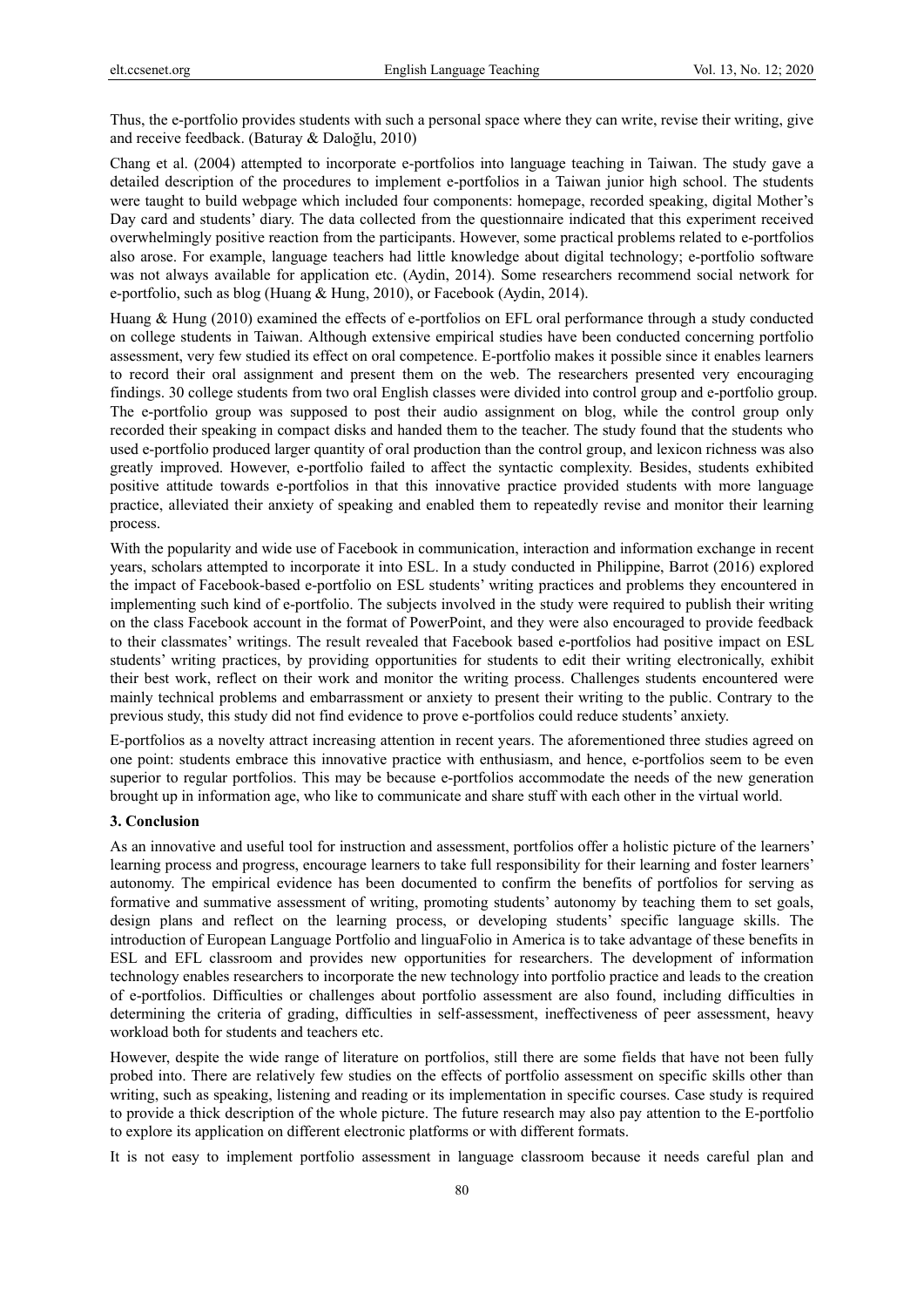preparation to ensure that the content, outcome and assessment criteria are suitable for certain teaching goals. Teachers need to adapt portfolios to their own teaching circumstances. Moreover, systematic research on the success and problems of portfolios in various educational settings need to be conducted.

#### **Acknowledgements**

The authors would like to sincerely express thanks for the support by the Fundamental Research Funds for the Central Universities under Grant 2652018331.

#### **References**

- Aydin, S. (2010). EFL writers' perceptions of portfolio keeping. *Assessing writing, 15*(3), 194-203. https://doi.org/10.1016/j.asw.2010.08.001
- Aydin, S. (2014). EFL Writers' Attitudes and Perceptions toward F-Portfolio Use. *TechTrends, 58*(2), 59-77. https://doi.org/10.1007/s11528-014-0737-6
- Bader, M., Burner, T., & Varga, Z. (2019). Student perspectives on formative feedback as part of writing portfolios. *Assessment & Evaluation in Higher Education, 44*(7), 1017-1028. https://doi.org/10.1080/02602938.2018.1564811
- Barrot, J. S. (2016). Using Facebook-based e-portfolio in ESL writing classrooms: impact and challenges, *Language, Culture and Curriculum, 29*(3), 286-301. https://doi.org/10.1080/07908318.2016.1143481
- Baturay, M. H., & Daloğlu, A. (2010). E-portfolio assessment in an online English language course. *Computer Assisted Language Learning, 23*(5), 413-428. https://doi.org/10.1080/09588221.2010.520671
- Benson, P. (2001). *Teaching and researching autonomy in language learning*. London: Longman.
- Brown, J. D., & Hudson, T. (1998). The alternatives in language assessment. *Tesol Quarterly, 32*(4), 653-675. https://doi.org/10.2307/3587884
- Calfee, R. C., & Perfumo, P. (1993). Student portfolios: Opportunities for a revolution in assessment. *Journal of reading, 36*(7), 532-537.
- Chang, Y. J., Wu, C. T., & Ku, H. Y. (2004). The introduction of electronic portfolios to teach and assess English as a foreign language in Taiwan. *TechTrends, 49*(1), 30-35. https://doi.org/10.1007/BF02784902
- Cummins, P. W., & Davesne, C. (2009). Using electronic portfolios for second language assessment. *The Modern Language Journal, 93*(s1), 848-867. https://doi.org/10.1111/j.1540-4781.2009.00977.x
- Delett. J. S., Barnhardt, S., & Kevorkian J. A. (2001). A framework for portfolio assessment in the foreign language classroom. *Foreign Language Annals, 34*(6), 559-568. https://doi.org/10.1111/j.1944-9720.2001.tb02103.x
- Gonzalez, J. A. (2009). Promoting students autonomy through the use of the European Language Portfolio. *ELT Journal, 63*(4), 373-382. https://doi.org/10.1093/elt/ccn059
- Hamp-Lyons, L., & Kroll, B. (1996). Issues in ESL writing assessment: An overview. *College ESL, 6*(1), 52-72.
- Hamp-Lyons, L., & Condon, W. (2000). *Assessing the portfolio: Principles for Practice, Theory and Research*. Cresskill, NJ: Hampton Press, Inc.
- Hamp-Lyons, L., & Condon, W. (1993). Questioning assumptions about portfolio-based assessment. *College Composition and Communication, 44*(2), 176-190. https://doi.org/10.2307/358837
- Hirvela, A., & Sweetland, Y. L. (2005). Two case studies of L2 writers' experiences across learning-directed portfolio contexts. *Assessing Writing, 10*(3), 192-213. https://doi.org/10.1016/j.asw.2005.07.001
- Hung, HTD., & Hung, STA. (2009). Promoting self-assessment strategies: An electronic portfolio approach. *Asian EFL Journal, 11*(2), 129-146.
- Kroll, B. (1998). Assessing Writing Abilities. *Annual Review of Applied Linguistics, 18*, 219-240. https://doi.org/10.1017/S0267190500003561
- Lam, R. (2013). Two portfolio systems: EFL students' perceptions of writing ability, text improvement, and feedback. *Assessing Writing, 18*(2), 132-153. https://doi.org/10.1016/j.asw.2012.10.003
- Lam. R., & Lee. I. (2010). Balancing the dual functions of portfolio assessment. *ELT journal, 64*(1), 54-64. https://doi.org/10.1093/elt/ccp024